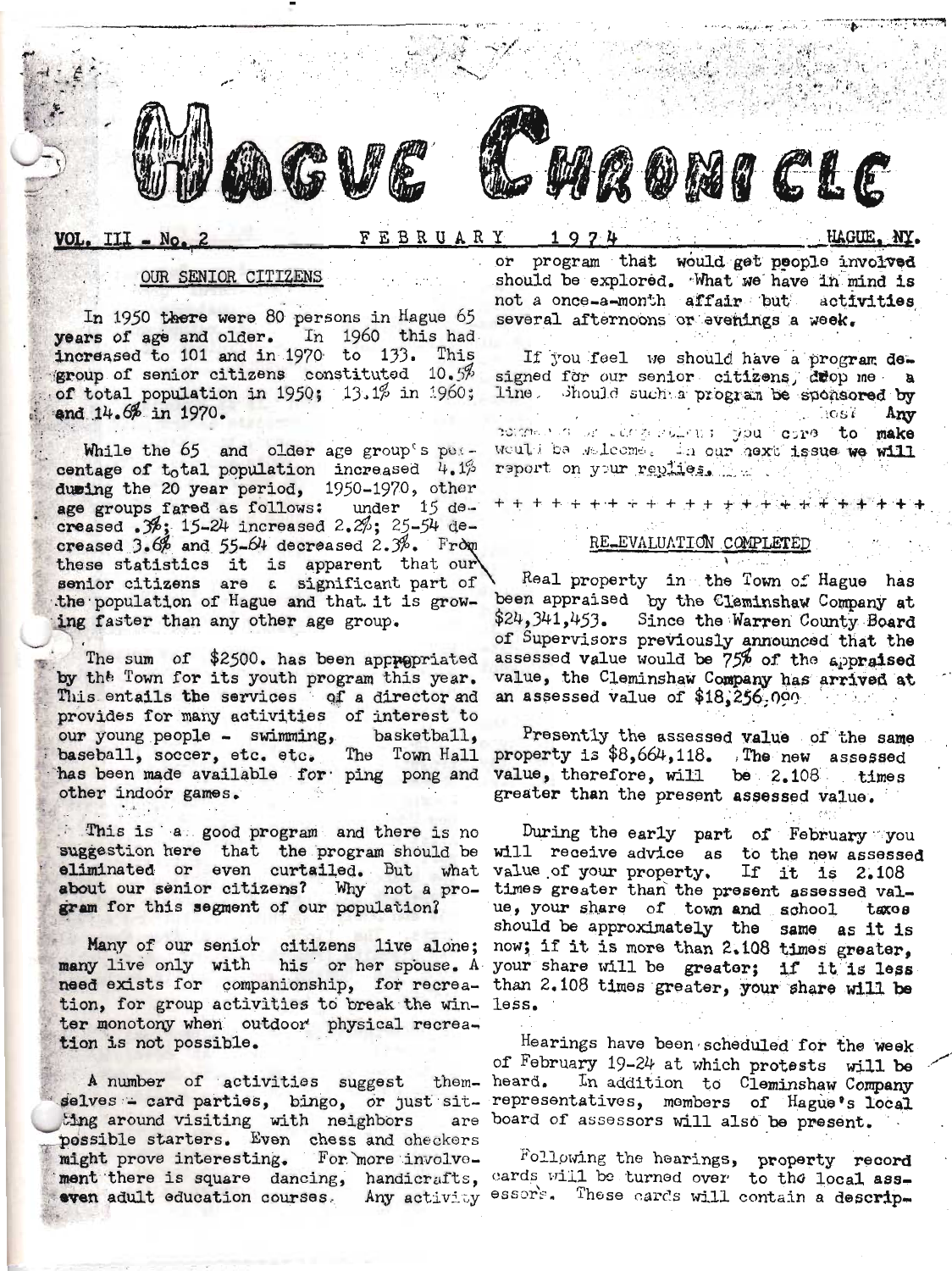THE HAGUE CHRONICLE is edited and published monthly by Emil Seerup. Box 2504 Silver Bay. New York, 12874. It is mailed free d-charge to all residents of the Town of Hague. It is supported financially by civic minded citizens and local civic organizations. News items and announcements of general interest to the people of Hague are solicited.

(continued from page one)

tion of the property including a sketch of the buildings and all the detail about size, number of stories, type of basomont, heating From these cards the assfacilities, etc. esso's will prepare the 1974-75 assessment The tentative roll should be comrolls. pleted by June 1, 1974. Thereafter, complaint can be made to the Board of Assessment Review which will hear grievances on the third Tuesday in June.

**ITLBUR MCFEELY** 

 $\mathcal{E}$  .

Wilbur McFeely, long time summer resident of Silver Bay, passed away on January 21 in Princeton Hedical Center. Mr. HcFeely, who had been vice-president of Riegel Paper and Riegel Textile Corporations, had retired in 1973. He was a former chairman of the National Board of the YICA and a past president of the Silver Bay Association.

The MicFeely home in Silver Bay is the former J. Urice place, Twin Oaks, on Route 9N at the intersection with the Silver Bay Road. The family resides in Jamesburg,  $H_{\bullet}J_{\bullet}$ 

lir. licFeely is survived by his wife, the former Vanetta E. Rickards; a daughter, lirs. Dore Hunter; a son, William T. and five grandchildren.

### TICPHDEROGA TO GET AIRPORT

Announcement was recently made that Ticonderoga will soon be getting a new air-This will be a pilot project for the port. State of New York because no Federal funds are expected to be involved either in its planning or building.

State funds of about  $$190,000$ . have been released for the proposed airport. Total cost will be around \$250,000. The Town of Ticonderoga will contribute land and some services.

The new airport will replace one taken for the new paper mill and will be located on Shanahan Road between Hiddle Road and Shore Airport Road. Ilo timo has been se' for commencement of actual construction.

+ + + + + + + + + + + + + + + +

## USE YOUR BOX HUMBER

Hague Postmaster, Penny Bolton and Silver Bay Postmaster, Ethel Andrus urge all rural and star route postal customers to use box numbors as part of their return addresses to assure faster, more efficient mail deliveries from correspondents.

"The box number is as important to rural and star route addresses as the house number is to city addressos", they said. "Unless rural or star route address contains both the box number and the route number it is an incomplete address and is subject to return to the sender", they uarned.

### HISTORICAL SOCIETY LEETS

Seventeen members and guests braved heavy snowfall and below zero temperature to attend the meeting of the Hague Historical Society at the home of Dr. and lirs. Cole on January 16.

Dr. Cole was in charge of the program and presented a movie of Phillipsburg Hanor which was built in the early 1700's on the Pocantico River noar the Hudson in what is The stone house and now Horth Tarrytown. grist mill, which have been restored as a part of the Sleepy Hollow Restorations, were the headquarters of the Philipse family. Frederick Philipse, a Dutchman, and later his son Adolph, managed Philipsburg's 90,000 acres. The flour and meal from their mill and biscuits from their ovens where shipped down the Hudson and then to world-wide ports.

Unfortunately the Philipse family backed the British in the American Revolution and at the end of the war their lands were confiscated and sold at public auction.

Hr. West described some of the saw a grist mills which had been located along Hague Brook. Stones from one of the grist mills still exist somewhere on the Waters property on Dodd Hill Road.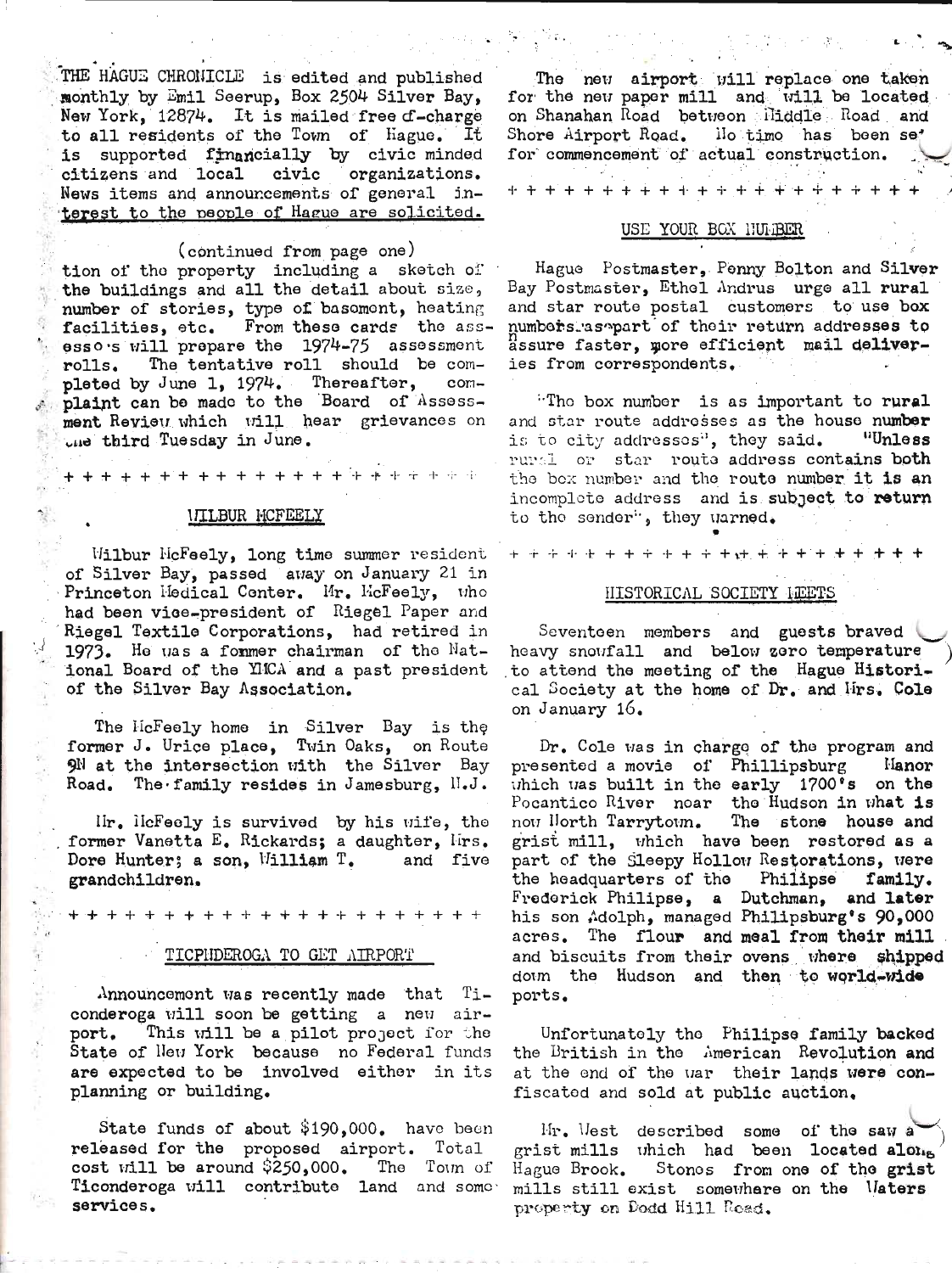Refreshments provided by Mrs. Coveny and the Coles were, as usual, excellent. The next meeting will be held at the Hague Baptist Church on February 20th. Mr. West will be in charge of the program. His subject will be the history of West Hague School District No. 3.

#### SCHOOL BOARD HELTING

A special meeting of the School Board was called for December 19th at which the resignation of Mrs. Mary Alice Scripture as School Treasurer was accepted. Named to succeed her was lirs. Ruth Robbins, secretary to Mr. Meola, the school principal and administrator.

**Except for the approval of routine bills** there were no matters which came before the Board at its January meeting.

### REV. V.H. ROGERS

The Rev. W.R. Rogers who had served as pastor in many churches in New York State and in the Philadelphia area, died in Florida after a short illness. He had served the Hague Baptist Church for several years until his retirement in 1971. From 1952 to 1962 he had been pastor of the Scotia Baptist Church.

Rev. Rogers was born in Horristown, Pa. and made his home at the time of his doath in Round Lake. He is survived by his wife the former Elizaboth Hollis; a son William A.; two daughters., Mrs. Jean Mortan of South Glens Falls and älrs. Dianne Lytle of Round Lake; and seven grandchildren.

Rev. Roger's was laid to rest in Haple Shade Cemetery, Scotia.

### THE VEATHER

Als of interest to our summer residents we Five you this summary of the weather.

Until the first of the year, temperatures were above normal but during the early part of January, there were some bitterly cold days, our thermometer registering sixteen

Thaw" came in on schedule with rain and warm temperatures during the neek of January 21. It is a beautiful sunshine filled day as this is being written (January 26).

We have had snow on the ground since Christmas with enough for cross-country skiing and snowmobiling. The lake froze over at Silver Bay on the January 12 - 13 weekend and at Hague about five days later. The ice fishing has been good, although fishermen' have been staying pretty close to shore. Ice skating at Hague was observed yesterday. No snowmobiles or other vehicles have been oberved on the lake.

## MRS. EVA FRECHE STALLMANN

Mrs. My Preche Stallman, mother of Merner Stallman of Werner's Harine at Silver Bay, died suddenly of a heart attack at her Home in Bridgeton, N.J. During the summer months she was a familiar figure at the marina with her husband. Dr. Otto Stallman. She was 73 years of age.

Irs. Stallman was born in India, the daughter of a Lutheran missionary. She was an active member of the Lutheran church and a Sunday School teacher for many years. Burial was at Overlook Cemetery, Bridgeton.

In addition to her husband and Merner, lirs. Stallman is survived by a daughter, Ilrs. William A. Macchi of Blackwood, H.J.; a son Reinhold of St. Louis; five grandchildren and two brothers.

#### THE GOOD OLD DAYS

In the process of changing the oil cloth cover on a table which came with the house when it was purchased ten years ago, we found that pages from the New York Times of June 15 and 23, 1915, had been used for padding. Although yellowed with age, the copy is generally legible.

The price of the Daily Times was 1¢ and even in those days it carried the slogan, "All The News That's Fit To Print". **Morld** War I had started about a year earlier and much of the news dealt with the progress of the war. It was two years before the U.S. entered the war; a time when there seemed to below zero on one eccasion. The "January be an effort to maintain neutrality. A box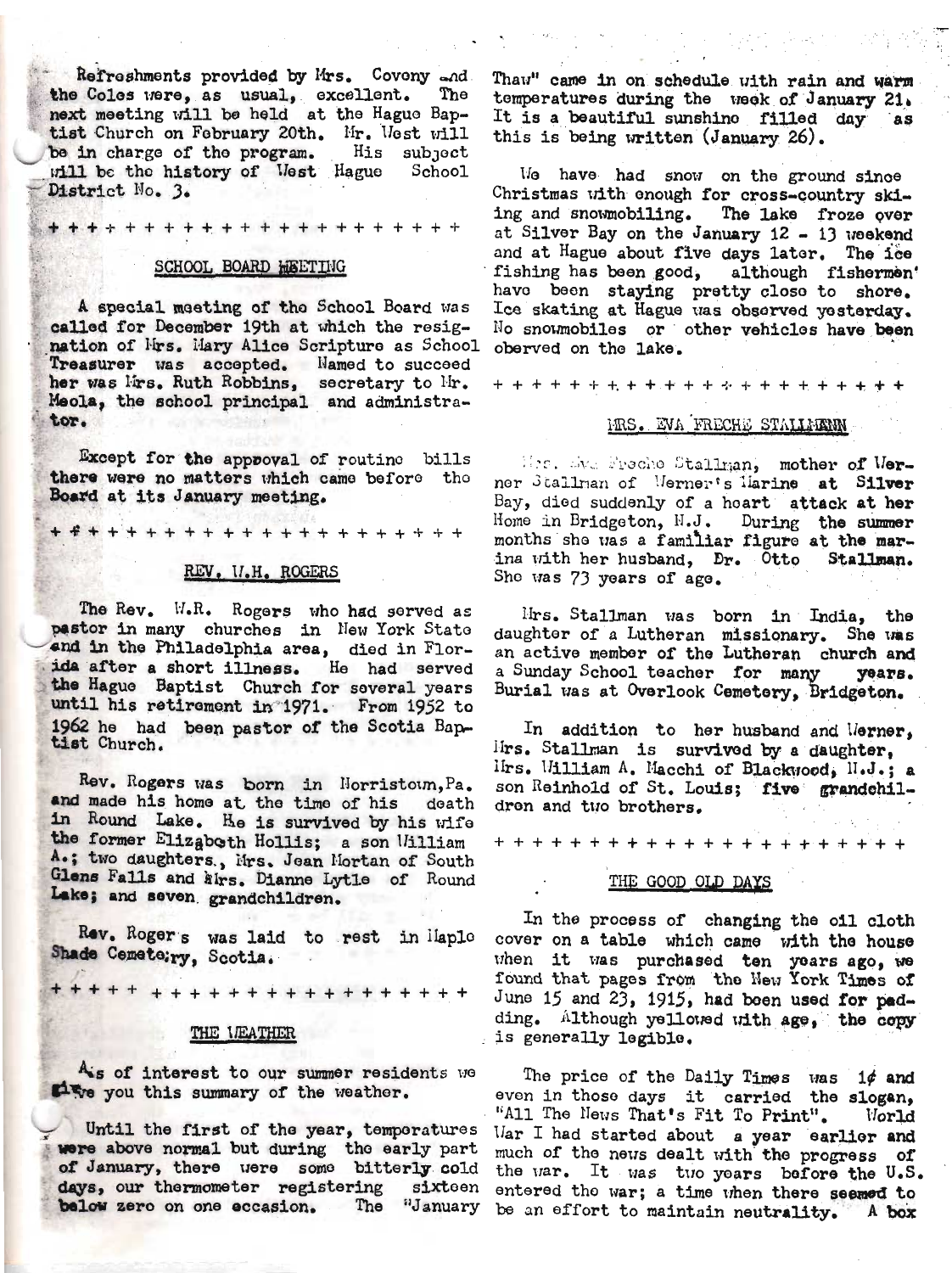on the front page announced that in the next Sunday's Times a German author would relate his experiences as a war prisoner in Siberia.

A Gorman, uriting to a friend in Concord, N.H. is quoted on the editorial pages as saying: "And then you also write, 'We all hope for the end of the "nit. America needs only to be neutral, and then the end is in This 'neutral' America which prays sight. for peach and furnishes shells, Locks calmly on while England does everything possible to deliver to a most frightful death by starvation, 70,000,000 men, women, and innocent children. And this same 'neutral' America foams with rage when we then in our necessity sink the steamship Lusitania, which had on board 5000 cases of ammunition and other war supplies. Are not our soldiers who were to be killed with those bullets worth just as much as the 1200 passengers who had even been warned by us?"

There were political scandals even īn those days. The Democratic National Committeeman, the mayor and 127 other men were indicted for election frauds in Indianapolis and as might be expected a spokesman for the indicted officials proclaimes their innocense and asserted they had committed no crime.

Joe Jackson, who has been driving for one of the great milk companies for five years, was quoted as saying that "automobiles will never supplant horses for milk delivery. Automobiles will never be worth anything in our business," he said, "and I can explain. Automobiles haven't any sense and it takes horse sense and man sense to deliver milk."

The advertisements make one homesick for the good old days. The Lackawanna Railroad announces an \$11.00 fare from New York City to Miagara Falls and return. llacy advertised men's suits that were  $$14.75$ and \$16.75 at the low price of \$11.75. And men's gray mohair dusters were "a cracker jack coat for \$3.96." ..rnold Constable and Co. advertised uomen"s hosiery "soft, fine lustrous mercerized silk lisle; summer weight; in black, white and tan, per pair, formerly 38¢ now 284." And uomen's minion suits - fine ribbed pure white gauze; seamless at side; tight or lace trimmed knee, formerly 01.00 now 55¢<sup>3</sup> Studebaker was offering demonstrating cars, as good as they were the day they left the factory. Originally selling for \$1385. now being offered at a greatly reduced price. Electric starting and light-

ing systems for Ford cars were advertised at \$65.00. Treal for the women folk who drive."

In the real estate section, annual apart. ment rentals are about the equivalent of today's monthly rents at 86th and Madison,  $\mathbb{R}^{n \times n}$ Fractments were advertised at 935. to  $-45.$  a month; 6 rooms and bath were \$30. to 31 mill. Houses, seven rooms and bath, in nearby suburbs, were for sale at \$5200. One house with eleven rooms and two baths was offered at \$8500. But - applicants for the job of hospital superintendent were being sought at a salary of \$2100. a year.

In the vacation section, Hotel Harion at Lake George was describedd as the "summer playground of the cultured and the refined. Fine motor roads; delightful air; the regatta and water sports; golf; ninety per cent young people. Trip by automobile is easy, enjoyable and inexpensive."

For amusements there was Grand Central Palace. It advertised "First time in New York, pictures in daylight and brilliant night illumination. Three complete theateron one floor, admission  $104.$ " The Ziegfie Follies was playing at the New Amsterdam an the Birth of a Nation was showing on  $42<sub>nd</sub>$ The bill at the Palace was head-Street. lined by Irene and Vernon Castle.

### BABY SHOWERS

 $\Lambda$  baby shower for Hrs. Frances Hogan of Ticonderoga was the feature of the Home Bureau meeting on January 22. lirs. DeFranco who had already had her baby, was presented with money gifts in a piggy bank. The next meeting will be on February 5th.

## TOUN BOARD LEETING

The Town Board held its organizational meeting on January Sth with all members except Joseph Streeter present.

Heu members of the Board. the Town Cl and the new members of the Board of Asses ors were sworn in and signed the prescribeu oath.

The following committees оf the Board mer applied by ' upervisor, the first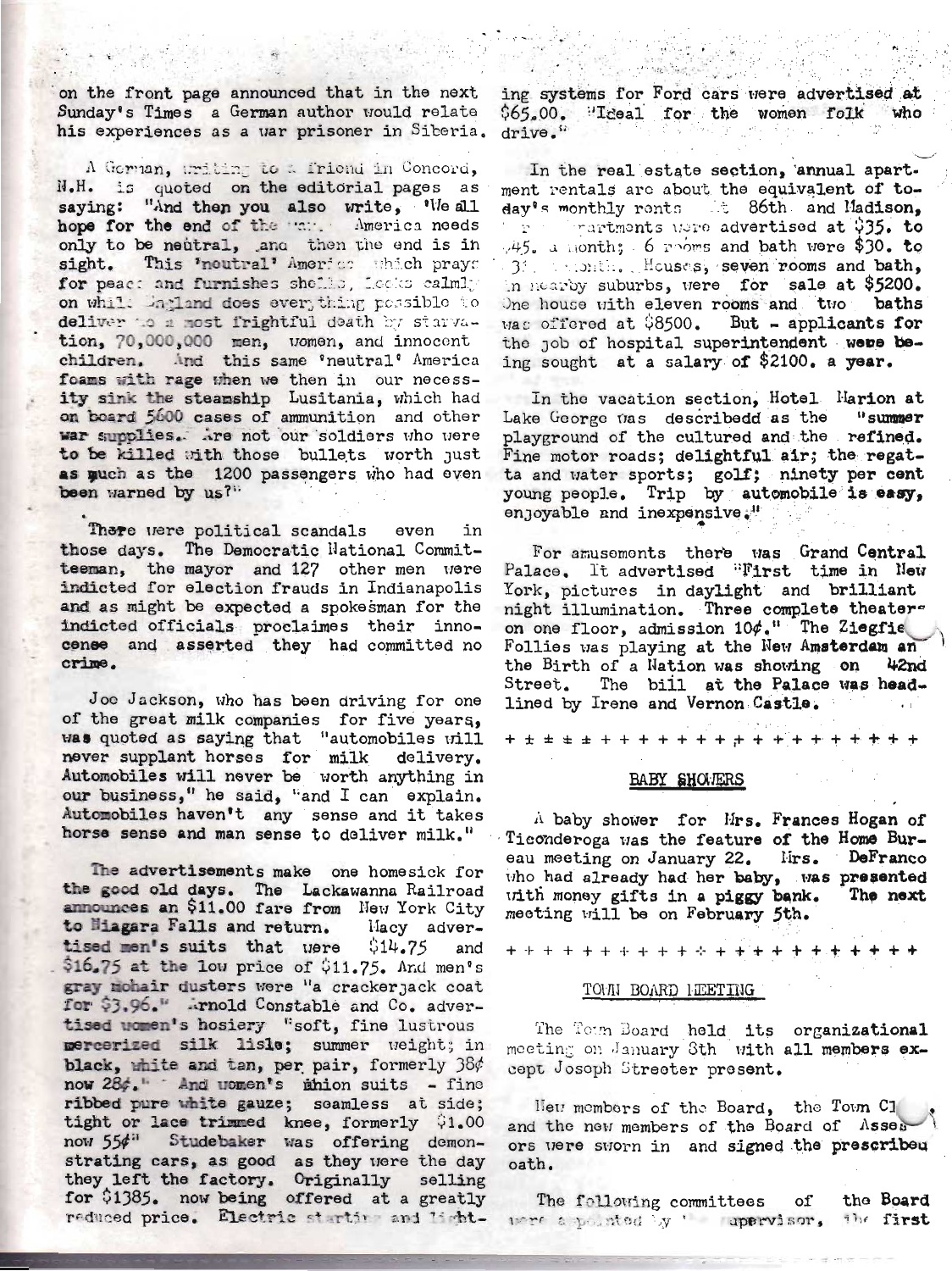## named being designated chairman:

Building and Grounds . Fitzgerald and Streeter. Which was problem and Gobbs Plann. Highway. Cabb and ritzounged. Police - Fitzgora.d and faw. Town Park and Ecautification - Yaw, Cobb and Stabble ..

The Town Park Commission is made up of that the supplier advised that the the members of the Town Park Committee and truck is "on the way". three citizens elected by the Town Board. Present members are Earl Phillips, Robert Hoyt, and James Fitzgerald. It was noted that James Fitzgerald's term had expired and he was thereupon ro-elected for an additional torm of three years.

James Fitzgerald's torm as a momber of the Board of Assessmont Review had expired and he was re-elected for an additional term of five years.

Robert Hoyt had tendered his rosignation as a mombor of the Town Planning Board. His resignation was accepted and Robert Denne<br>was clected to fill out the remaining two wears of his term. Dr. Harold Gelhaar's torm had oxpired and ho was re-elected to sorve and additional term of five years.

The following appointments were made by the Board:

- Custodian of the Town Hall Mrs. Shirley  $31y.$
- Rogistrar of Vital Statistics Mrs. Mary Alico Scripture.
- Dog Warden, Constable, Ordinance Enforcemont Officer, and Sanitation Inspector-Hirbert Bolknap.

Town Attorney - Dominick Viscardi.

- Bank First National Bank of Glens Falls at Bolton Landing.
- Official Newspaper Post Star and Times of Glens Falls.

Meeting might will continue to be the socome Tuesday of the month Beginning at 7:30.

Fay rates were established as follows:<br>53.10 per hour for fulltime employees, \$2.50 per hour for temporary help;  $cm$ auto muchamic, \$3.50 an hour. Mombors of The Bound of Assessment Review - \$35.00 for each day the Board sits. Board of Elections \$40.00 for each day served. Custodian οf woting machine, \$45.00 for each day served. The town will pay 134 a mile when officials

## travel on town business in own car

The supervisor announced that at the close of 1973 there was a balance оf 043.075. in the general fund and about \$1000. in the highway fund. This is more than twice the amount of the balance anticipated when the 1974 budget was adopted.

The superintendent of highways announced new

The school administrator and a momber of the school board will meet with the Board on mattors of mutual intorost. No dotails of what will bo discussed has boon revealed.

Michael Riley who recently came to Hague as physical oducation instructor was appointed director of the Hague Youth Program.

# GASOLINE THIEVES - A WARNING!

Last summor there were a number of complaints about gasolino boing stolon from boags. With the current gasoline shortage, this type of potty thievery will increase. As a mattor of fact, somoone siphonod about 12 gallons of gasolino from my car on the ovening of January 12th while parked in Hague.

According to Nowswook (Docombor 17) there are a variety of ailments contracted by peoplo who siphon gasolino from automobilo tanks. In a rocent wook, fourtoon now cases of gasoline swallowing were reported in New York City alone.

Says Nowswook: "Anyono who tries to siphon gasolino by sucking it through a simple rubbor tube, is taking a tromondous risk. Four ounces of gasoline, if swallowed can bo fatal but over smaller amounts can cause urnlasser' ad frequently dependous symptoms: Hommand, stacke, volutions, present bolching, norve damago, vertige, visual disturbances, montal confusion, loss of co-ordination, convolsions, and respiratory doprossion.

"If the siphonor should vemit aftor swallowing gasolino, ho is likoly to inhalo somo of it, and this can load to chomical pnoumonia. Unliko bactorial pnoumonia, tho chomical varioty doos not rospond to antibiotics. Victims run a sovere risk that